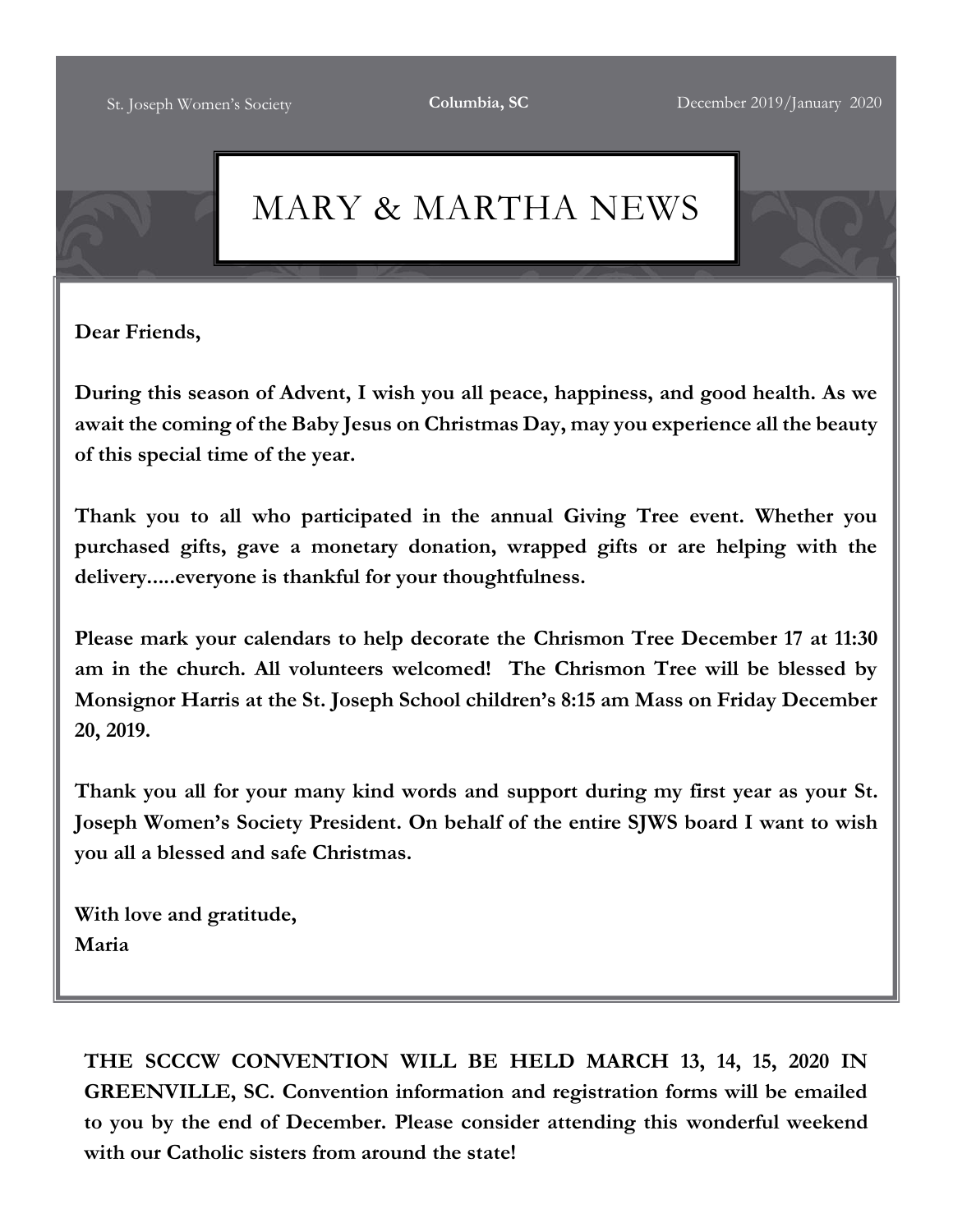# **IMPORTANT DATES for your calendars:**

**December 17 @ 11:30 am: Decorate Chrismon Tree – Claire Wagner and Mary Sue Barnum.**

**December 20: Chrismon Tree Lighting & Blessing at 8:15 a.m. St. Joseph Children's Mass.**

**December 23 @ 10:00 am: Decorate Church for Christmas – Sophie Sagrera and Mindy McBurney.**

**January 19: Annual Luncheon and Meeting in Donor Hall at 1:30 p.m.**

**January 26: Columbia Deanery Meeting – Corpus Christi Church at 1:30 p.m.**



**During this most special season of giving let us not forget those who are less fortunate than us, all who are sick, and every person who has no one to pray for them. Prayer is powerful and that is one of the greatest gifts we can give!**

#### **Thank You Letter**

Dear Maria & Ladies SJWS,

Have a blessed & happy Advent! Thank you for your support of Family Honor's work during the past year. You made a difference in the lives of many children, teens, women, and men! God bless you!  $\sim$ Brenda & staff

The Saint Joseph Women's Society are friends in faith who share the Gospel; serve the parish, community, and world; and mold strong Catholic women leaders.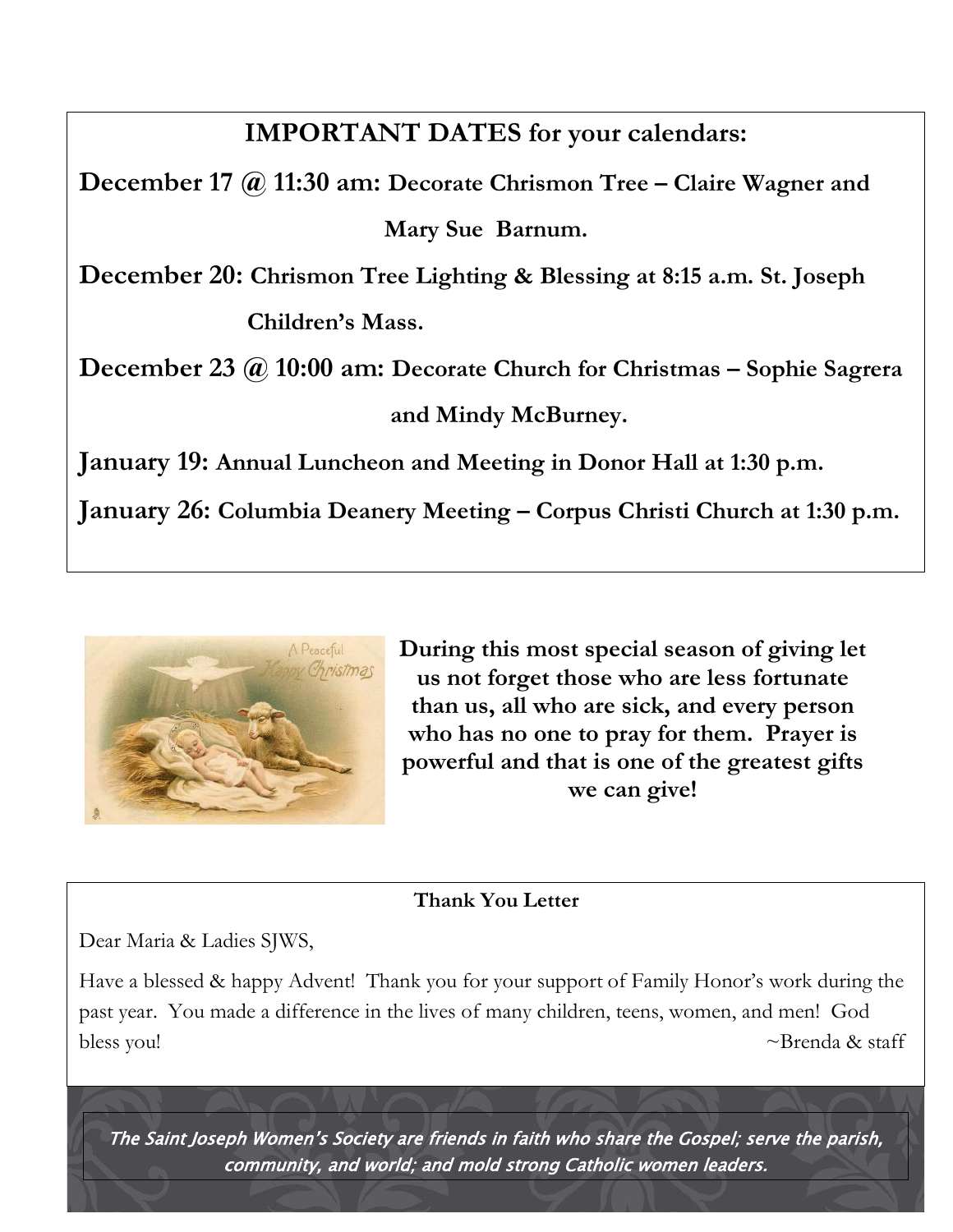Greetings and JOYous Blessings of the Season.

I would like to remind all that our Winter Meeting of the Columbia Deanery of the SCCCW will be held at Corpus Christi Catholic Church, Lexington, SC on Sunday, January 26, 2020.

The Board meeting will begin at 12:30 pm followed by the General meeting at 1:30 pm. Lunch will be served at a cost of \$7.00 per person.

This will be a very busy meeting as we will be holding elections of officers for the upcoming term as well as honoring our Deanery Catholic Woman of the year.

My hope is that our ladies of SJWS will attend the Winter meeting to show support for the Columbia Deanery and SCCCW. For more information, please contact me @ kkmfb519@aol.com or 803-360-8084.

#### JOY in Your JOURNEY 2019

#### HOPE for 2020

"May the God of HOPE fill you with all JOY and peace in believing [through the experience of your faith] that by the power of the Holy Spirit you will abound in hope and overflow with confidence in His promises."

ROMANS 15:13 AMP

Lovingly,

Martha Brecht, President

Columbia Deanery of the SCCCW

## **ST. JOSEPH CATHOLIC WOMAN OF THE YEAR.....**

**Congratulations to Julie Rotureau our St. Joseph Church Catholic Woman of the Year! We wish Julie many blessings and thank her for her continued work in our parish and community.**